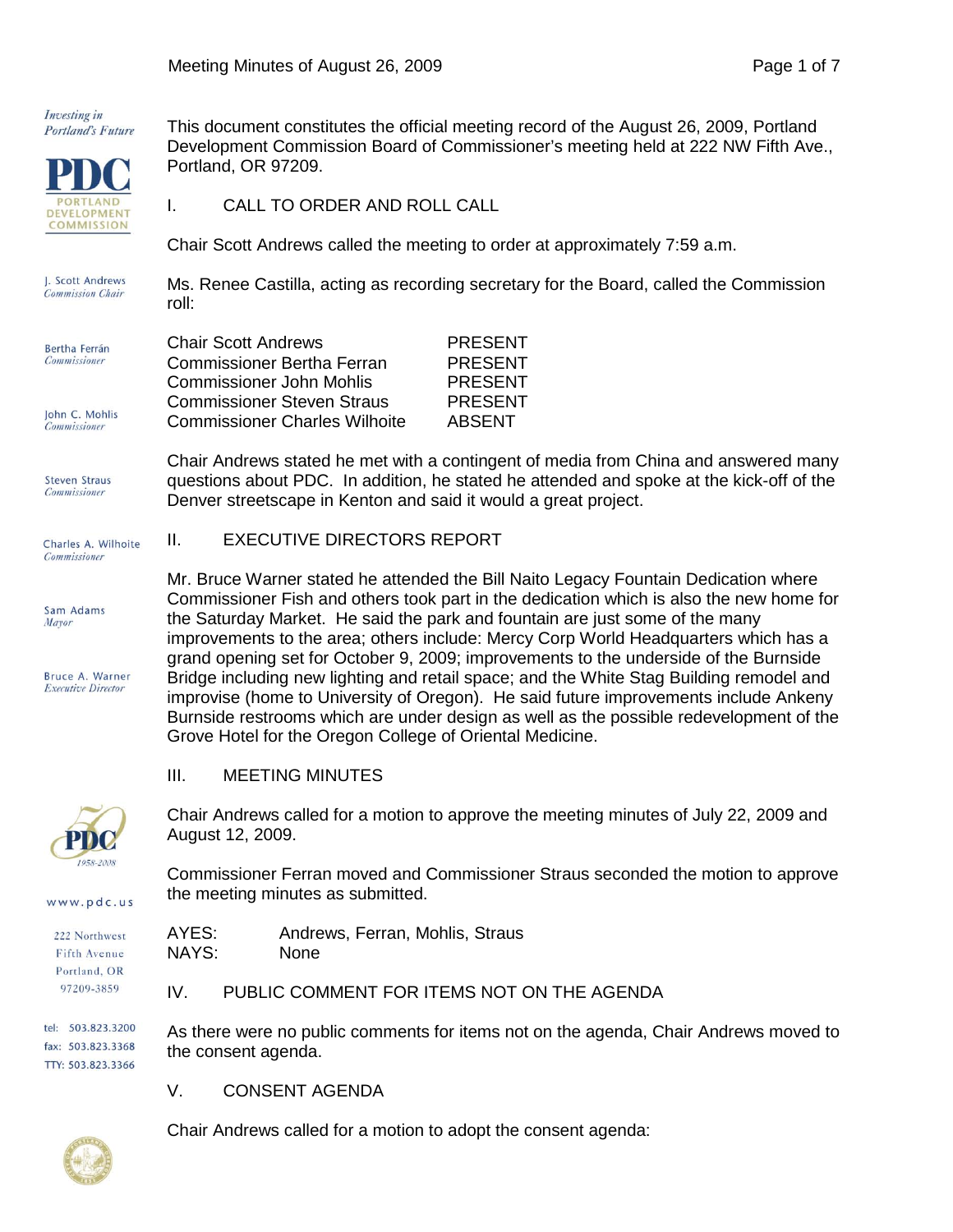Resolution No. 6728, titled, "Appoint Mr. Larry Richards to the North Macadam Urban Renewal Advisory Committee."

Resolution No. 6729, titled, "Issuing Final Order in the Verizon Wireless, LLC Relocation Benefits Appeal Providing a Relocation Payment in the Amount of \$118,839.23."

Resolution No. 6730, titled, "Authorizing an Increase in Funding by \$159,410 for the Intergovernmental Agreement with the Bureau of Parks and Recreation for the Waterfront Park, Ankeny Plaza, and Street Improvements Project in the Downtown Waterfront Urban Renewal Area."

Resolution No. 6731, titled, "Termination of Existing Limited Tax Exemptions for Single Family New Construction and Related Show Cause Hearings."

AYES: Andrews, Ferran, Mohlis, Straus NAYS: None

Chair Andrews asked the audience if there was anyone to show cause regarding on the termination of existing limited tax exemptions for single family new construction. As there were none, Chair Andrews moved to the next item on the agenda.

VI. PURCHASE AND SALES AGREEMENT WITH GLISAN STREET DEVELOPER, LLC FOR THE PURCHASE OF REAL PROPERTY LOCATED AT 9929-9999 NE GLISAN STREET AND 618 NE 99TH AVE IN THE GATEWAY REGIONAL CENTER URBAN RENEWAL AREA

Mr. Karl Dinkelspiel and Mr. Komi Kalevor presented Report No. 09-101, titled, "Purchase and Sales Agreement with Glisan Street Developer, LLC for the Purchase of Real Property Located at 9929-9999 NE Glisan Street and 618 NE 99<sup>th</sup> Ave in the Gateway Regional Center Urban Renewal Area."

Mr. Komi Kalevor stated the action would authorize the Executive Director to enter into a purchase and sale agreement (Agreement) for \$1,900,000 with Glisan Street Developer, LLC (GSD) for the acquisition of real property in the Gateway Regional Center Urban Renewal Area (URA). The Agreement will be to purchase three parcels: 9929 NE Glisan St., 9999 NE Glisan St. and 618 NE  $99^{\degree}$  Ave (Property), approximately 1.5 acres in total area.

Mr. Karl Dinkelspiel said acquisition of the properties provides PDC the opportunity to fulfill a number of housing and redevelopment goals for the URA. The property is zoned RX (central residential) and is in Portland's Gateway Plan District that allows for a maximum density of 6:1 FAR, and a maximum height of 120 feet. The property is less than  $\frac{1}{2}$  mile from the MAX Gateway Transit Center, making the site a prime opportunity for the kind of transit-oriented development (TOD) that allows residents to live car-free and for workers to utilize public transit for commuting. An investment in significant development on this site would complement PDC's investment in the Gateway Transit Center redevelopment and would provide much-needed revitalization along NE Glisan Street.

Mr. Dinkelspiel stated the funds for the acquisition at a price up to \$1,900,000 are budgeted and available in the Gateway Regional Center URA budget for FY 09/10. Expenditure of these funds would deplete approximately two-thirds of the URA's housing funding for the year. In the fiscal years 10/11 and 11/12, the URA currently has a forecast budget for rental housing development of \$3.5M. It is anticipated these funds would be used to assist in the redevelopment of the property and further property assembly.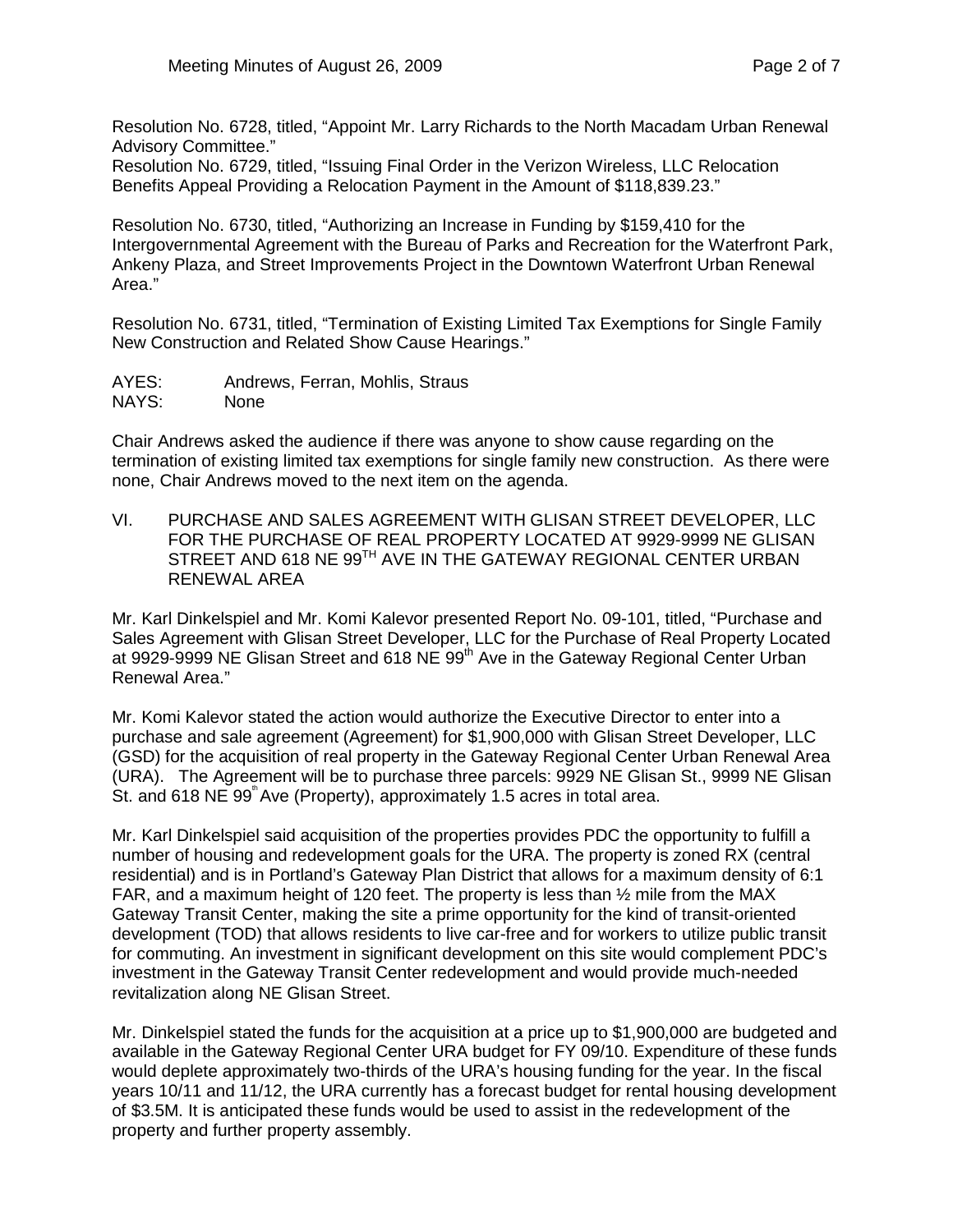Chair Andrews stated the project has the full support of the Housing Bureau of Portland. He also stated there are funds in the budget available for the purchase. He confirmed with staff the purchase price was for fair market value as confirmed in an appraisal dated April 2009.

Mr. John Charles, President of Cascade Policy Institute, expressed concern regarding the purchase of the property. He stated his research concludes that Transit Oriented Development projects in the Gateway area are failing.

Chair Andrews called for a motion to adopt Resolution No. 6732, titled, "Authorize the Executive Director to enter into a Purchase and Sale Agreement with Glisan Street Developer, LLC for the Purchase of Real Property Located at 9929-9999 NE Glisan St. and 618 NE 99th Ave. in the Gateway Regional Center Urban Renewal Area; not to exceed \$1,900,000."

Commissioner Ferran moved and Commissioner Mohlis seconded the motion to adopt Resolution No. 6732.

- AYES: Andrews, Ferran, Mohlis, Straus<br>NAYS: None
- NAYS:
- VII. AUTHORIZATION TO ENTER INTO INTERGOVERNMENTAL AGREEMENT WITH PORTLAND PARKS AND RECREATION FOR THE DESIGN OF THE FIELDS NEIGHBORHOOD PARK

Mr. Eric Jacobson presented Report No. 09-102, titled, "Authorization to Enter into Intergovernmental Agreement with Portland Parks and Recreation for the Design of the Fields Neighborhood Park."

Mr. Jacobson stated the action would authorize the Executive Director to execute an Intergovernmental Agreement (IGA) between the Portland Development Commission (PDC) and Portland Parks & Recreation (PP&R) for the design of The Fields Neighborhood Park (the Park). The planned 3.3 acre park is located in the Pearl District, north of NW Overton Street between NW 10<sup>th</sup> and NW 11<sup>th</sup> Avenues. This IGA will provide up to \$593,586 to PP&R to finalize the design and prepare construction documents for the Park including the following design elements for fiscal years 2009-10 and 2010-11:

## FY 09-10 FY 10-11 Total

Schematic Design/Design Development \$318,193 \$ 0 \$318,193

Construction Documents/Permits \$ 44,739 \$230,654 \$275,393

Total \$362,932 \$230,654 \$593,586

Mr. Jacobson stated PDC previously provided \$179,749 to PP&R to prepare a Concept Plan for the Park under a prior Interagency Agreement Work Order. The Concept Plan was completed in 2007. The IGA includes funds to assess and refine the Park design as it relates to the bridge connection between the Park and the Centennial Mills site. The refinement will include coordinating with Centennial Mills developers and project stakeholders regarding bridge take off/landing points and horizontal and vertical alignments to ensure the Park and Centennial Mills designs are compatible. Design and construction of the bridge is not included in the IGA and will be funded separately by PDC. Mr. Jacobson further stated the IGA does not include funding for construction or construction management. PDC and PP&R will enter into a new agreement for the construction of the Park, which will require PDC Board of Commissioners (Board) approval.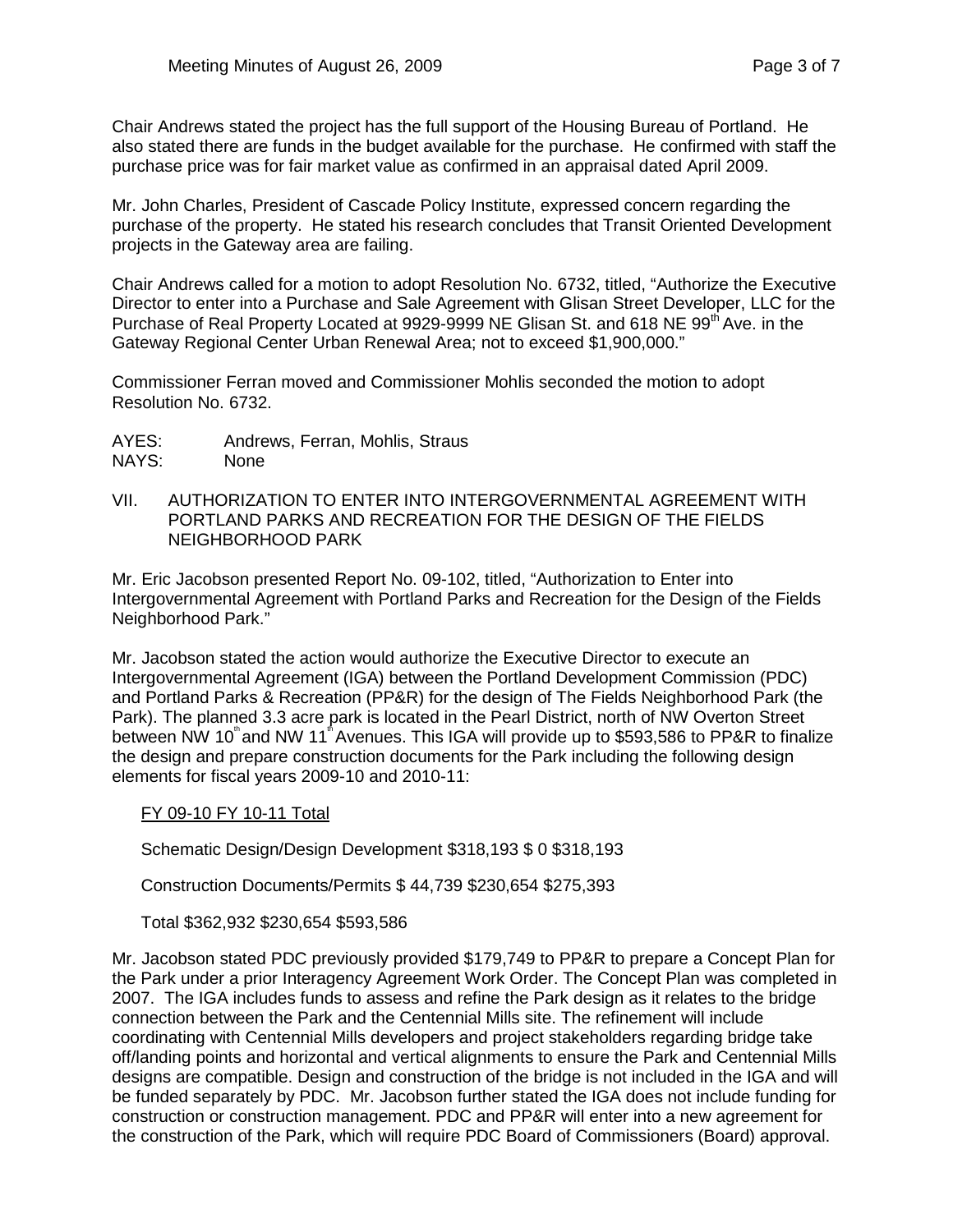Ms. Tiffany Sweitzer representing Hoyt Street Properties stated the City of Portland and Hoyt Street Properties (HSP) entered into an agreement development on March 2, 1999 which called for the acquisition of Hoyt Street Properties owned land for the development of the Park. She said they are in support of the park and design; however, expressed concern regarding the Portland Parks and Recreation's timeline for construction of the Park. She hoped once the approval was given and design completed; the timeline for the construction could start immediately.

Mr. George Lozovoy representing Portland Parks and Recreation stated they are anticipating and hopeful the construction of the park can begin much sooner than previously stated. In addition, he stated planning for the design and construction of the Park has involved a Citizen Advisory Committee (CAC) and numerous public involvement opportunities, including presentations, open houses, workshops, and questionnaires. The process has been managed by PP&R in coordination with PDC. Feedback from this committee has helped shape the Park design and programming. PP&R and PDC will continue to involve the CAC in this next phase of work to refine the Concept Plan and complete schematic design. Further, PP&R staff and design team will also make an informational presentation to the Design Commission as part of this next phase of work.

Commissioner Straus asked for further breakout of the components of the project and how many dollars would be spent locally.

Mr. Lozovoy replied through the design phase the breakout is approximately 60% out of state with 40% spent locally. However, he said the construction phase would have a much higher local component.

Commissioner Straus asked if the Park was going to include sustainability features.

Mr. Lozovoy replied the park design includes many elements of green infrastructure.

Commissioner Straus spoke briefly about cost overruns and the quality control process and suggested since PDC is paying for the full cost of construction, it would be wise to have a third party objectively handle the quality control process.

Commissioner Mohlis stated he was also in favor of moving the project's timeline forward and agreed that measures needed to be in place to prevent cost overruns.

Commissioner Ferran cautioned it was important to move forward in a fiscally prudent matter.

Chair Andrews called for a motion to adopt Resolution No. 6733, titled, "Authorizing an Intergovernmental Agreement with Portland Parks & Recreation for the Design of the Fields Neighborhood Park in the River District Urban Renewal Area; Providing Funding in an Amount not to Exceed \$593,586."

Commissioner Mohlis moved and Commission Ferran seconded the motion to adopt Resolution No. 6733.

AYES: Andrews, Ferran, Mohlis, Straus NAYS: None

VIII. UPDATE ON POTENTIAL CENTRAL CITY URBAN RENEWAL STUDY

Ms. Erin Flynn, Mr. John Jackley, Mr. Peter Englander presented Report No. 09-103, titled, "Update on Potential Central City Urban Renewal Study."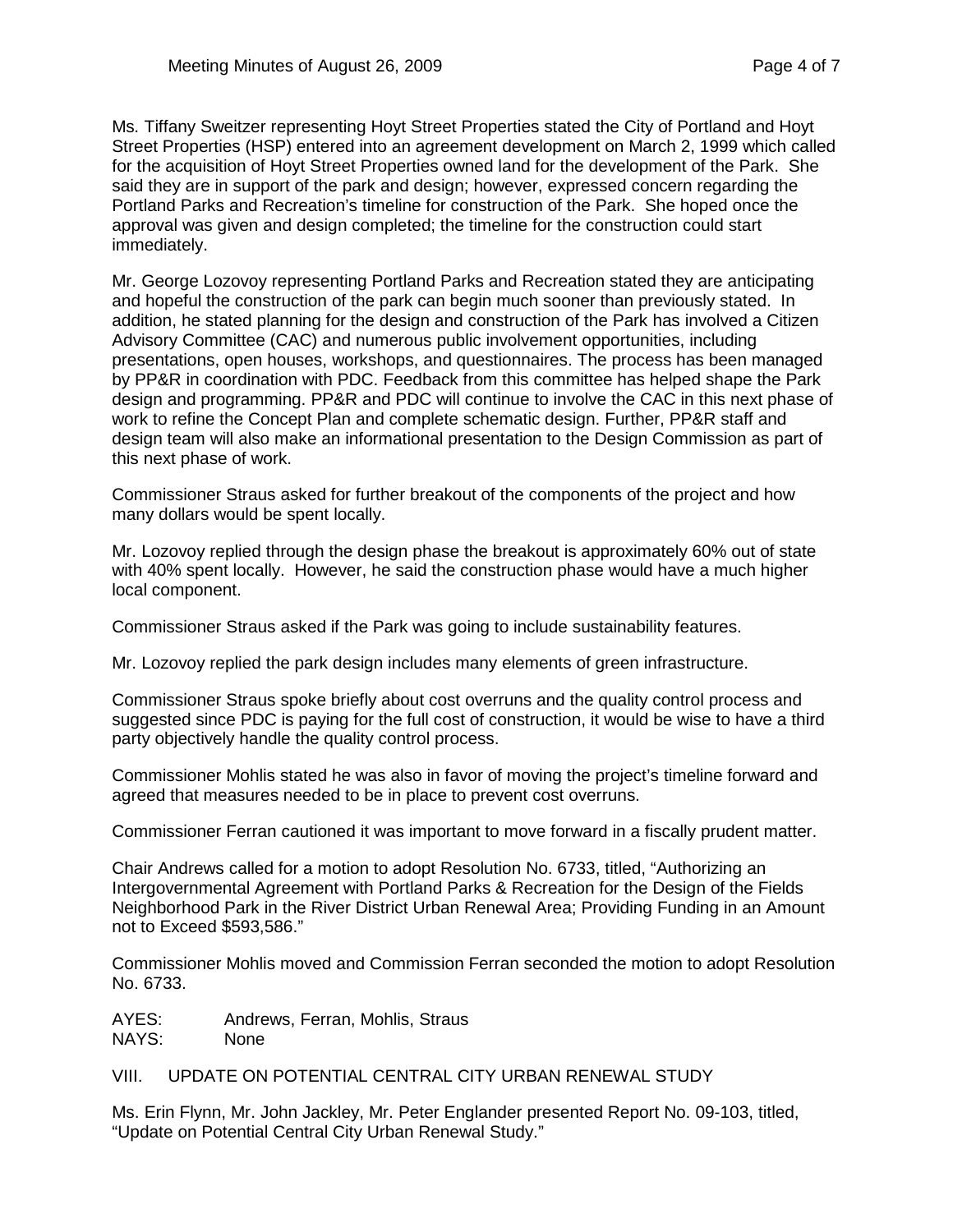Mr. John Jackley stated on May 23, 2007, the Board approved Resolution No. 6474 initiating a study of all eleven URAs over time. The effort is known as the Future of Urban Renewal. To date, studies have been performed on Central Eastside, Downtown Waterfront, South Park Blocks, River District, and Lents Town Center URAs. Amendments have been approved for all five districts based on the results of three studies. Current Future of Urban Renewal projects include the Potential Central City Urban Renewal Area Study, as well as the N/NE Economic Development Initiative. The objective of the Potential Central City Urban Renewal Area Study is to develop recommendations to City Council and the PDC Board whether to form a new URA, the priorities, key goals, boundaries and maximum indebtedness in the west central city area.

Mr. Jackley stated he would briefly discuss the Central City Urban Renewal Study and its Relation to North/Northeast Study and Rose Quarter/Coliseum framework; Erin Flynn would briefly discuss its Connection to Economic Development Strategy; Peter Englander would provide a brief Potential Central City Urban Renewal Area overview; and consultant John Capogna would discuss Westside Study Area Diagnostics.

Mr. Jackley stated currently, the City of Portland has 655 acres remaining that can be put into a URA. This is based on a statutory limit of 15% of the total citywide acreage (ORS 457.420(2)(a)(B)). There is also a 15% limit of total citywide assessed value that can be within URAs at one time  $(ORS 457.420(2)(a)(A))$ . These constraints will affect the ways in which the Committee selects the areas to be included in a new URA, if they decide one should be created. In addition, the PDC Board has identified the N/NE Economic Development Initiative as one of its top priorities. Therefore, PDC staff has identified the need to reserve over 200 acres and \$200 million dollars of assessed value of the citywide limits for potential amendments to the Interstate Corridor and Oregon Convention Center URAs.

|                              | Sep<br>2009 | Oct | <b>Nov</b> | <b>Dec</b> | Jan<br>2010 | Feb                                                    | Mar                                                             | Apr | May                                                                                             | Jun | Jul |
|------------------------------|-------------|-----|------------|------------|-------------|--------------------------------------------------------|-----------------------------------------------------------------|-----|-------------------------------------------------------------------------------------------------|-----|-----|
| Central<br>City              |             |     |            |            |             | <b>Evaluation</b><br><b>Committee</b><br><b>Report</b> |                                                                 |     |                                                                                                 |     |     |
| North/<br><b>Northeast</b>   |             |     |            |            |             |                                                        | <b>Advisory</b><br><b>Committee</b><br><b>Report</b>            |     |                                                                                                 |     |     |
| Rose<br>Quarter/<br>Coliseum |             |     |            |            |             |                                                        | <b>Coliseum</b><br><b>Proposal</b><br>Selected -<br>Spring 2010 |     | <b>Rose Quarter</b><br><b>Development</b><br><b>Strategy</b><br>Completed -<br><b>Fall 2010</b> |     |     |

Mr. Jackley briefly described the timeline described below:

Ms. Erin Flynn stated creation of new Central City URA is critical to successful implementation of Economic Development Strategy. In addition, urban core innovation and Central City job creation are key thrusts of the Economic Development Strategy. Further she stated core Action Items of the Strategy reside in proposed Central City URA and are TIF-eligible.

Ms. Flynn said the Economic Development Strategy includes the following Central City themes:

• Sustainability/Built Environment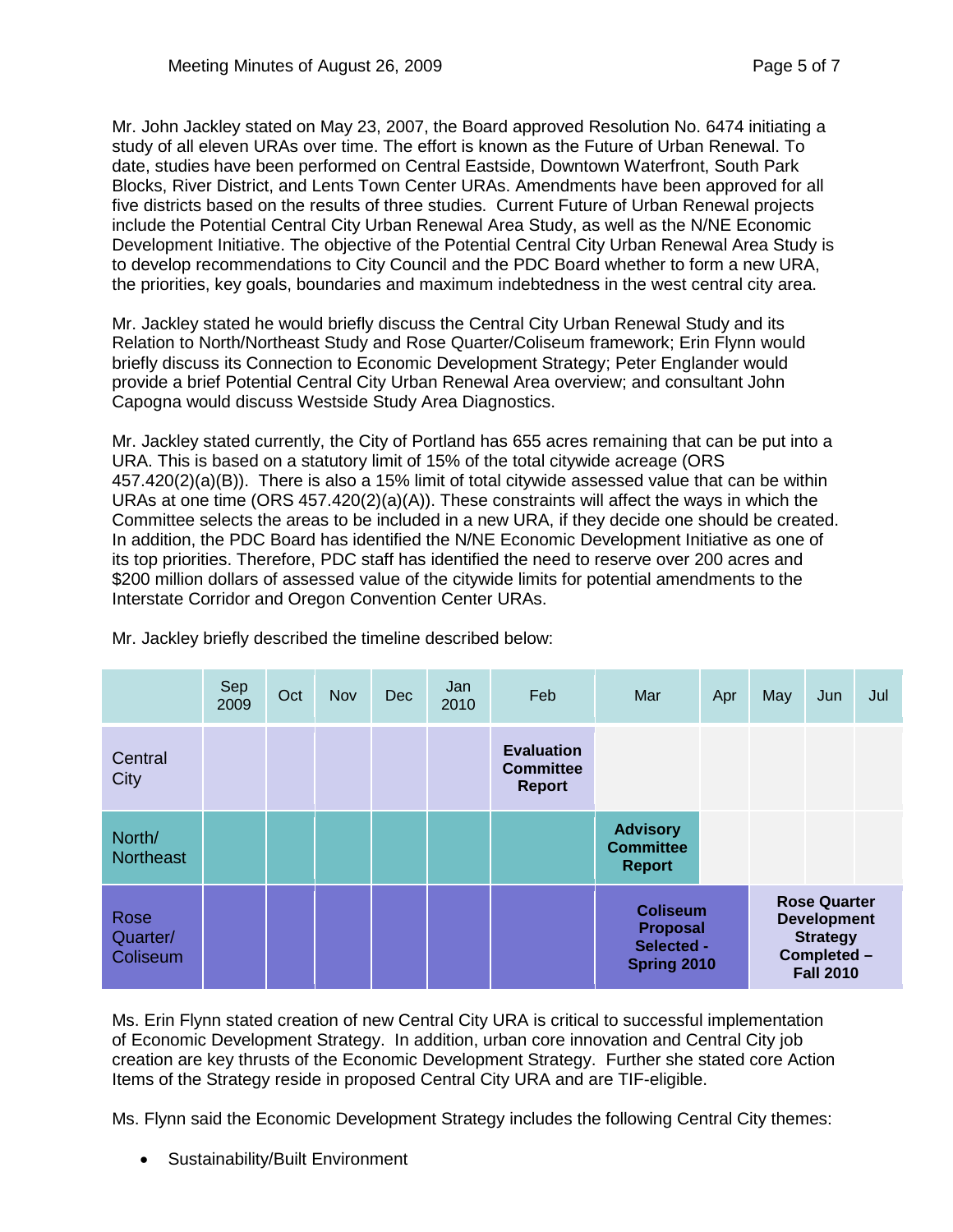- o Oregon Sustainability Center/Living Building
- o Eco-Districts
- Higher Education Partnerships
	- o PSU Economic Development Framework Plan
- Job Creation
	- o Catalytic redevelopment sites viewed as employment sites
	- o Business recruitment tool

Ms. Flynn further stated evaluation committee:

- Consists of the 25 members appointed by Mayor Adams;
- Formed in May, 2009;
- Anticipate recommendation by February, 2010;
- Making recommendations on:
	- Whether or not to create a new district
	- Boundaries
	- Maximum Indebtedness
	- Goals and Project Priorities

Mr. Peter Englander stated the Central City Urban Renewal Study area consists of four areas:

- Northwest
- Goose Hollow
- North of Market
- South of Market

Mr. Englander further stated to date, the Committee has met five times. They have received briefings on housing, economic development, and public infrastructure needs, as well the goals of Multnomah County and Portland Public Schools. They have also recently discussed Study Area Diagnostics. Mayor Adams requested that staff create a baseline analysis of the current conditions of the study area. Staff collected data to represent the current demographics, state of the economy, health, and more. Over the next few months, the Committee will enter into a discussion of geography. They will hear from a variety of stakeholders on important issues in each of the four subdistricts: Northwest, Goose Hollow, North of Market, and South of Market/PSU. The Committee hopes to submit a report to the PDC Board by the end of the year. This report would include recommendations on whether or not to form a district in the Central City, and if so, recommendation on URA boundaries and maximum indebtedness. The public will have numerous opportunities to engage in discussion with the Committee as well as present their own ideas through public testimony at the Committee meetings and through two community workshops. PDC's Public Participation staff will work with the Bureau of Planning and Sustainability to hold these workshops in late September/October, 2009.

Mr. John Capogna representing EcoNorthwest presented a brief explanation of Westside Study Area Diagnostics. He said they were contracted to in May 2009 to develop the financial characteristics of the area and outline development potential. He said he would provide an objective snapshot of the socio-economic characteristics of the area's residents and users. (Attachment A).

Chair Andrews expressed his thanks to staff and to Mr. Capogna for their hard work.